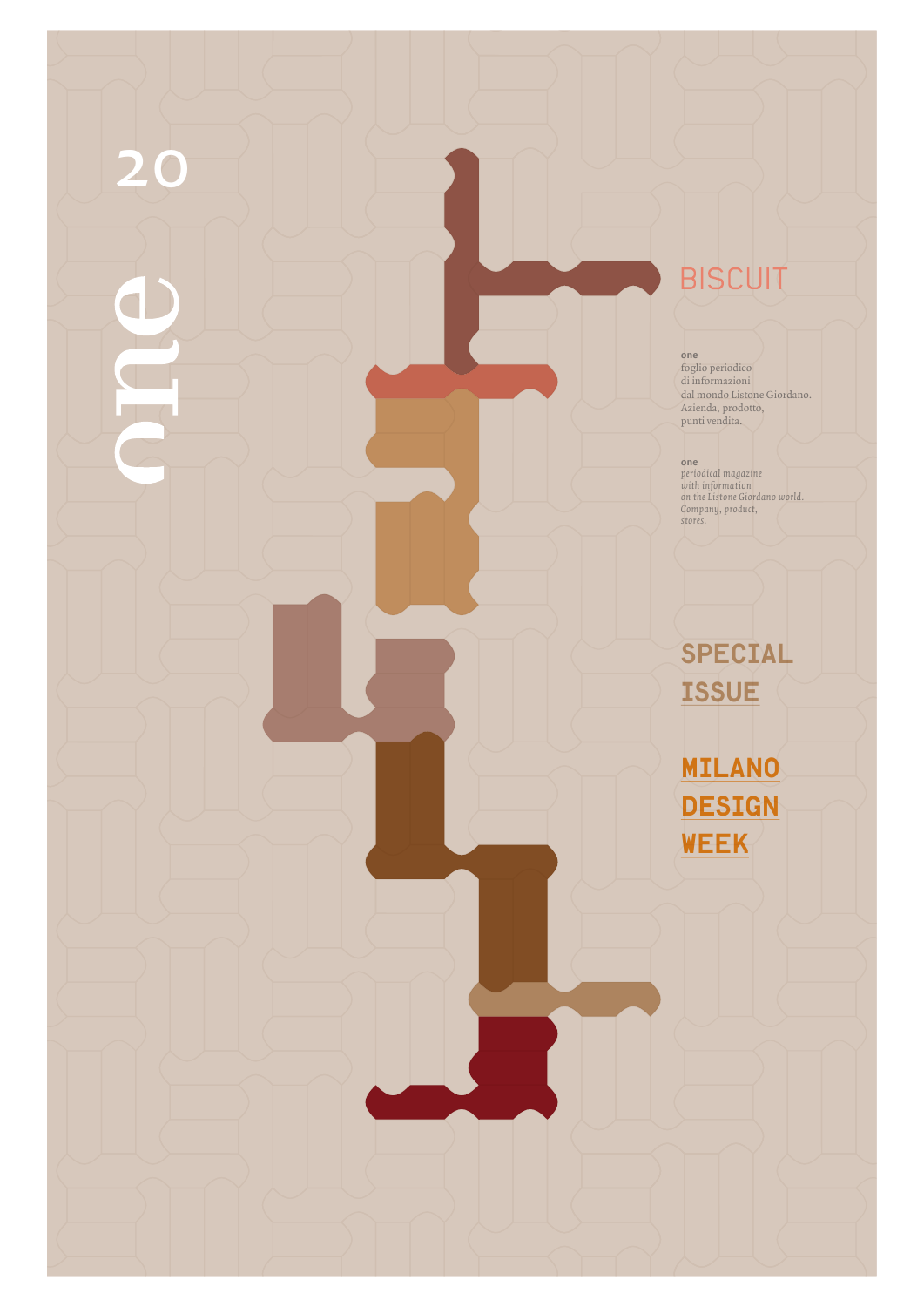



NATURAL GENIUS NATURAL GENIUS

con gli occhi fissi al microscopio, impegnati a ricercare Il termine "ricerca e sviluppo", applicato al campo le, quale è tipicamente quello dell'industria del legno. condurre all'innovazione, specie in un settore tradiziona dell'individuazione dei percorsi virtuosi che possono Se sull'obiettivo ultimo esiste unanime convergenza della creazione di valore aggiunto di tipo intellettuale delle imprese manifatturiere occidentali. la competitività, e dunque le prospettive di sviluppo, nuove molecole e sperimentare nanotecnologie. nuove molecole e sperimentare nanotecnologie. con gli occhi fissi al microscopio, impegnati a ricercare immagine quella di scienziati in camici bianchi immagine quella di scienziati in camici bianchi industriale, richiama spesso alla mente come prima industriale, richiama spesso alla mente come prima Il termine "ricerca e sviluppo", applicato al campo le, quale è tipicamente quello dell'industria del legno. condurre all'innovazione, specie in un settore tradiziona dell'individuazione dei percorsi virtuosi che possono non altrettanto esplorata appare invece la questione non altrettanto esplorata appare invece la questione Se sull'obiettivo ultimo esiste unanime convergenza, della creazione di valore aggiunto di tipo intellettuale. Siamo destinati a spostarci sempre più sul terreno Siamo destinati a spostarci sempre più sul terreno delle imprese manifatturiere occidentali. la competitività, e dunque le prospettive di sviluppo, rappresenti un fattore critico di successo per preservare rappresenti un fattore critico di successo per preservare scontata nel dibattito pubblico, che l'innovazione scontata nel dibattito pubblico, che l'innovazione E questione largamente condivisa, e ormai quasi È questione largamente condivisa, e ormai quasi

zione autentica del patrimonio di cultura, sensibilità altrettanto efficace. Abbiamo scelto di porre al centro sua accezione più ampia, può infatti costituire una leva ne, ovvero del disegno industriale o design, inteso nella parola "innovazione". La componente della progettazio ma tuttavia non esaustiva del significato attribuibile alla artistica e stile divita italiani. artistica e stile di vita italiani. zione autentica del patrimonio di cultura, sensibilità ricerca estetica, anche rispetto della natura e interpretaricerca estetica, anche rispetto della natura e interpreta della nostra identità, oltre a tecnologia del legno e della nostra identità, oltre a tecnologia del legno e altrettanto efficace. Abbiamo scelto di porre al centro sua accezione più ampia, può infatti costituire una leva ne, ovvero del disegno industriale o design, inteso nella parola "innovazione". La componente della progettazio ma tuttavia non esaustiva del significato attribuibile alla laboratorio rappresenti una parte, certamente rilevante laboratorio rappresenti una parte, certamente rilevante, Natural Genius mostra invece come la ricerca di Natural Genius mostra invece come la ricerca di

e polpa. Così come nell'armonizzazione tra tecnologia di sintesi tra termini fra loro non sempre facilmente meno appariscenti, dell'intera attività produttiva meno appariscenti, dell'intera attività produttiva. riguardano anche gli strati più profondi, e dunque riguardano anche gli strati più profondi, e dunque dedicata alla progettazione di tutti gli aspetti che dedicata alla progettazione di tutti gli aspetti che La ricerca si caratterizza, infatti, per la forte attenzione La ricerca si caratterizza, infatti, per la forte attenzione e natura, industria e ambiente, impresa e cultura. e natura, industria e ambiente, impresa e cultura. e polpa. Così come nell'armonizzazione tra tecnologia esteriore e sostanza, apparenza ed essenza, superficie esteriore e sostanza, apparenza ed essenza, superficie conciliabili come estetica ed etica, ovvero bellezza conciliabili come estetica ed etica, ovvero bellezza di sintesi tra termini fra loro non sempre facilmente Il design diventa così fondamentale nell'operazione Il design diventa così fondamentale nell'operazione

Redazione Listone Giordano Redazione Listone Giordano

> researching new molecules and experimenting nanotechnologies in white coats with eyes fixed on the microscope, committed to development" often recalls to mind, as the first image, scientists If applied to the industrial field the term" research and especially true in a traditional sector, such as the timber industry to imnovation does not appear as much explored; this holds The question of identifying the virtuous path that can lead towards creating added value of the intellectual type. It is clear that our focus inescapably needs to move more and mor and nowadays almost taken for granted in the public debate. ness, and therefore development perspectives, is widely agreed represents a critical success factor for maintaining competitive The fact that for western manufacturing firms innovation *researching new molecules and experimenting nanotechnologies. in white coats with eyes fixed on the microscope, committed to development" often recalls to mind, as the first image, scientists If applied to the industrial field the term "research and especially true in a traditional sector, such as the timber industry. to innovation does not appear as much explored; this holds The question of identifying the virtuous path that can lead towards creating added value of the intellectual type. It is clear that our focus inescapably needs to move more and more and nowadays almost taken for granted in the public debate. ness, and therefore development perspectives, is widely agreed represents a critical success factor for maintaining competitive The fact that for western manufacturing firms innovation*

artistic feel and lifestyle. and authentic interpretation of the legacy of the Italian culture technology and aesthetics research, but also on respect for natur We have chosen to focus our own identity not only on wood intangible, but no less concrete and decisive in business success some of them are material and immediately visible, others are to put into products and brand the core values of a Company: of real differentiation in the market, provided it has the ability The design can become a rich source of innovation and an elemen can in fact be a lever as effective as the laboratory research. The industrial design component, considered in its broadest sense of the meaning which can be attributed to the term "imnoution' represents just a component, certainly relevant but not exhaustii Natural Genius collection shows that laboratory research *artistic feel and lifestyle. and authentic interpretation of the legacy of the Italian culture, technology and aesthetics research, but also on respect for nature We have chosen to focus our own identity not only on wood intangible, but no less concrete and decisive in business success. some of them are material and immediately visible, others are to put into products and brand the core values of a Company: of real differentiation in the market, provided it has the ability The design can become a rich source of innovation and an element can in fact be a lever as effective as the laboratory research. The industrial design component, considered in its broadest sense, of the meaning which can be attributed to the term "innovation". represents just a component, certainly relevant but not exhaustive, Natural Genius collection shows that laboratory research* 

Listone Giordano

*production.* the deepest, and hence least conspicuous layers of the entire by the strong attention given to the design of all aspects including business and culture. Our research has been actually characterized harmonize nature and technology, industry and the environment appearance and essence, surface and flesh; but also in order to such as a esthetics and ethics, external beauty and substance, synthesize terms not always easy to reconcile with one another The role of design has been fundamental; not only in order to *the deepest, and hence least conspicuous layers of the entire by the strong attention given to the design of all aspects including business and culture. Our research has been actually characterized harmonize nature and technology, industry and the environment, appearance and essence, surface and flesh; but also in order to such as aesthetics and ethics, external beauty and substance, synthesize terms not always easy to reconcile with one another, The role of design has been fundamental; not only in order to* 

LG editorial Tean *LG editorial Team*

<u>س</u>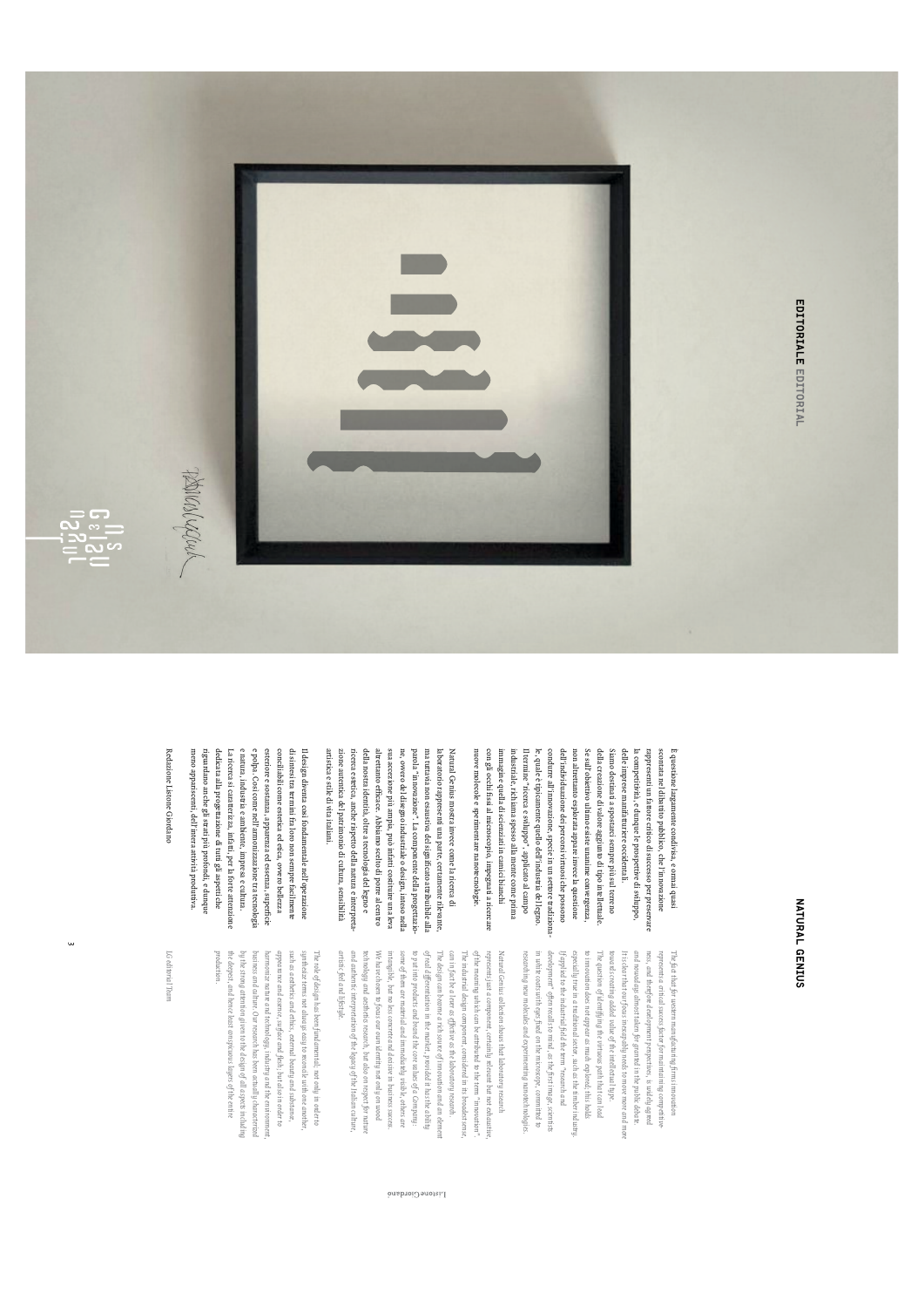one

NATURAL GENIUS NATURAL GENIUS



Listone Giordano

LISTONE GIORDANO DISEGNATA DA PATRICIA LA NUOVA COLLEZIONE NATURAL GENIUS URQUIOLA. URQUIOLA. Listone Giordano disegnata da Patricia la nuova collezione Natural Genius

Natural Genius.

**NATURAL GENIUS.** 

by Patricia Urquiola for Listone Giordano

BY PATRICIA URQUIOLA FOR LISTONE GIORDANO

designED

e curvatura delle doghe e la leggera bombatura della superficie creano<br>un nuovo linguaggio. Il taglio morbido delle tavole permette di giocare con nuovi disegni e assemblaggi che, pur affini a motivi classici schemi a lisca di pesce, in diagonale o a tutta lunghezza. degli antichi pavimenti in legno, danno vita a moderni e originali Una rivisitazione del parquet tradizionale, in cui la smussatura schemi a lisca di pesce, in diagonale o a tutta lunghezza. degli antichi pavimenti in legno, danno vita a moderni con nuovi disegni e assemblaggi che, pur affini a motivi classici un nuovo linguaggio. Il taglio morbido delle tavole permette di giocare e curvatura delle doghe e la leggera bombatura della superficie creano Una rivisitazione del parquet tradizionale, in cui la smussatura

4

The smooth cat of the boards allows to play with new designs and compositions<br>which although similar to the classic patterns of ancient wood floors, give life *which although similar to the classic patterns of ancient wood floors, give life The smooth cut of the boards allows to play with new designs and compositions,*  along with a slight "bombé" effect of the surface create a new language. *along with a slight "bombé" effect of the surface create a new language.*  Re-thinking traditional wood floor, where rounded, bevelled and curved boards *Re-thinking traditional wood floor, where rounded, bevelled and curved boards* 

*to modern and original herringbone, diagonal or full lenghts geometries.*

to modern and original herringbone, diagonal or full lenghts geometries.

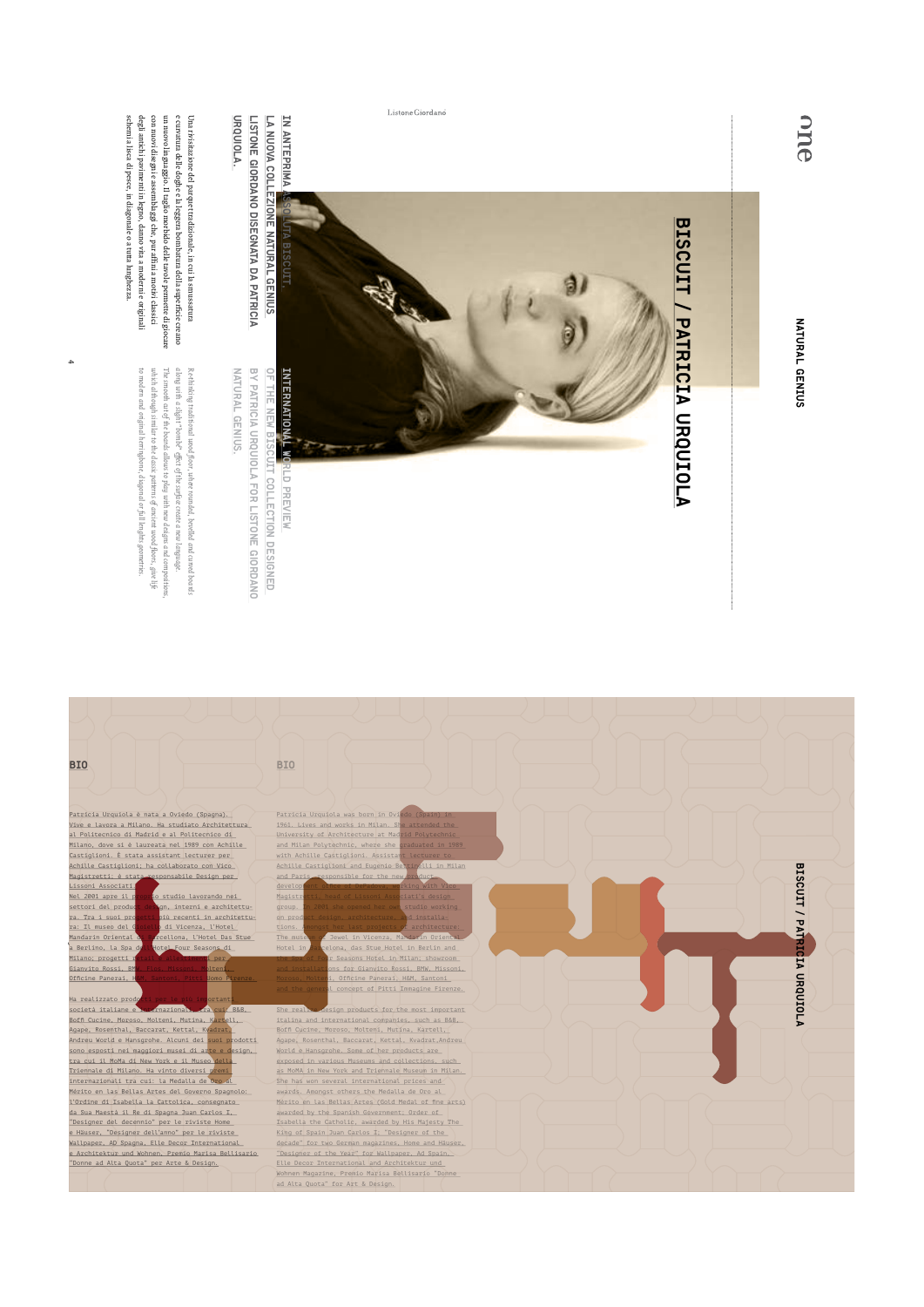



 $\Gamma$ istone<br>Ciordano

 $\checkmark$ 

BISCUIT / PATRICIA URQUIOLA BISCUIT / PATRICIA URQUIOLA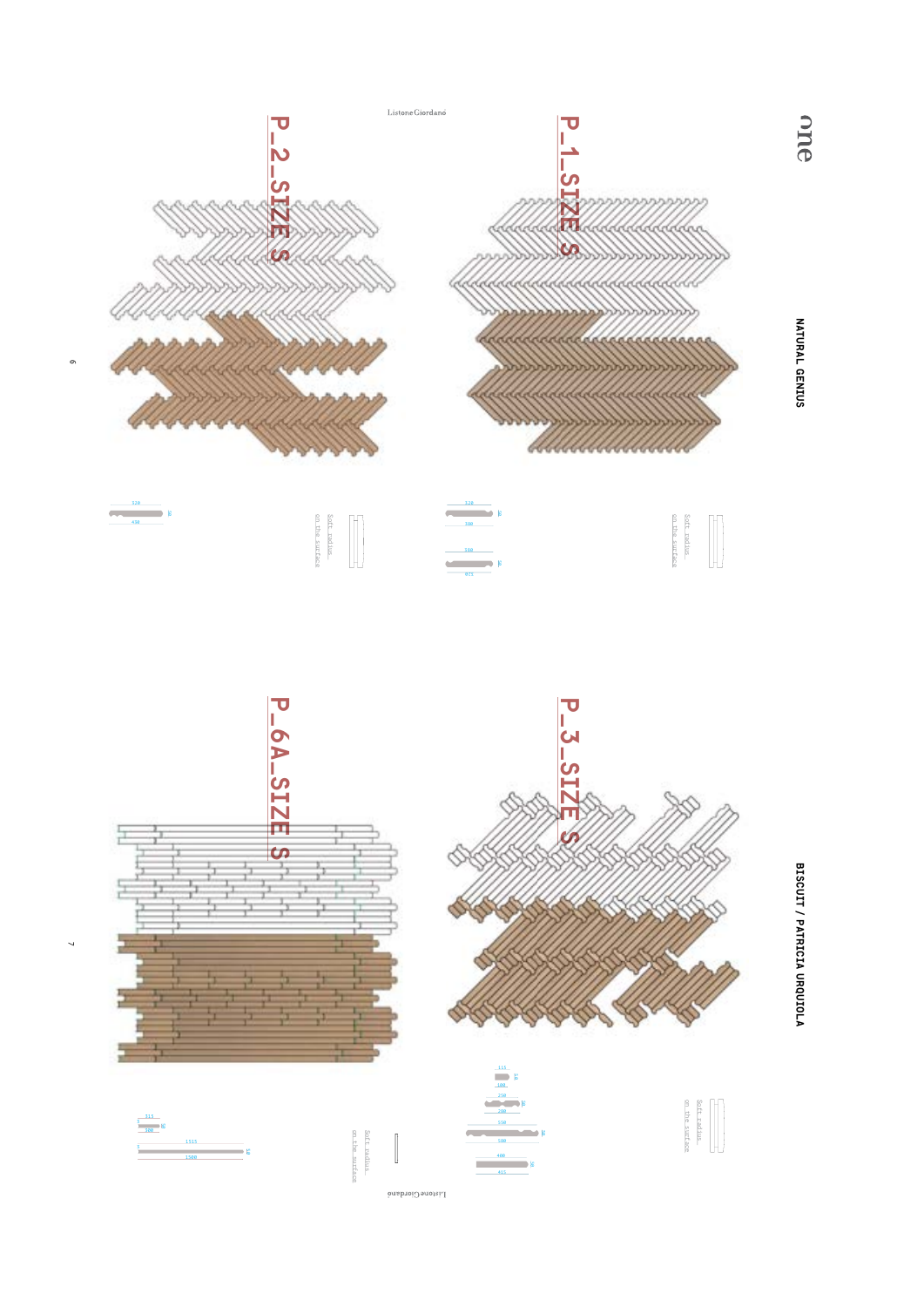

BISCUIT / PATRICIA URQUIOLA BISCUIT / PATRICIA URQUIOLA

NATURAL GENIUS

one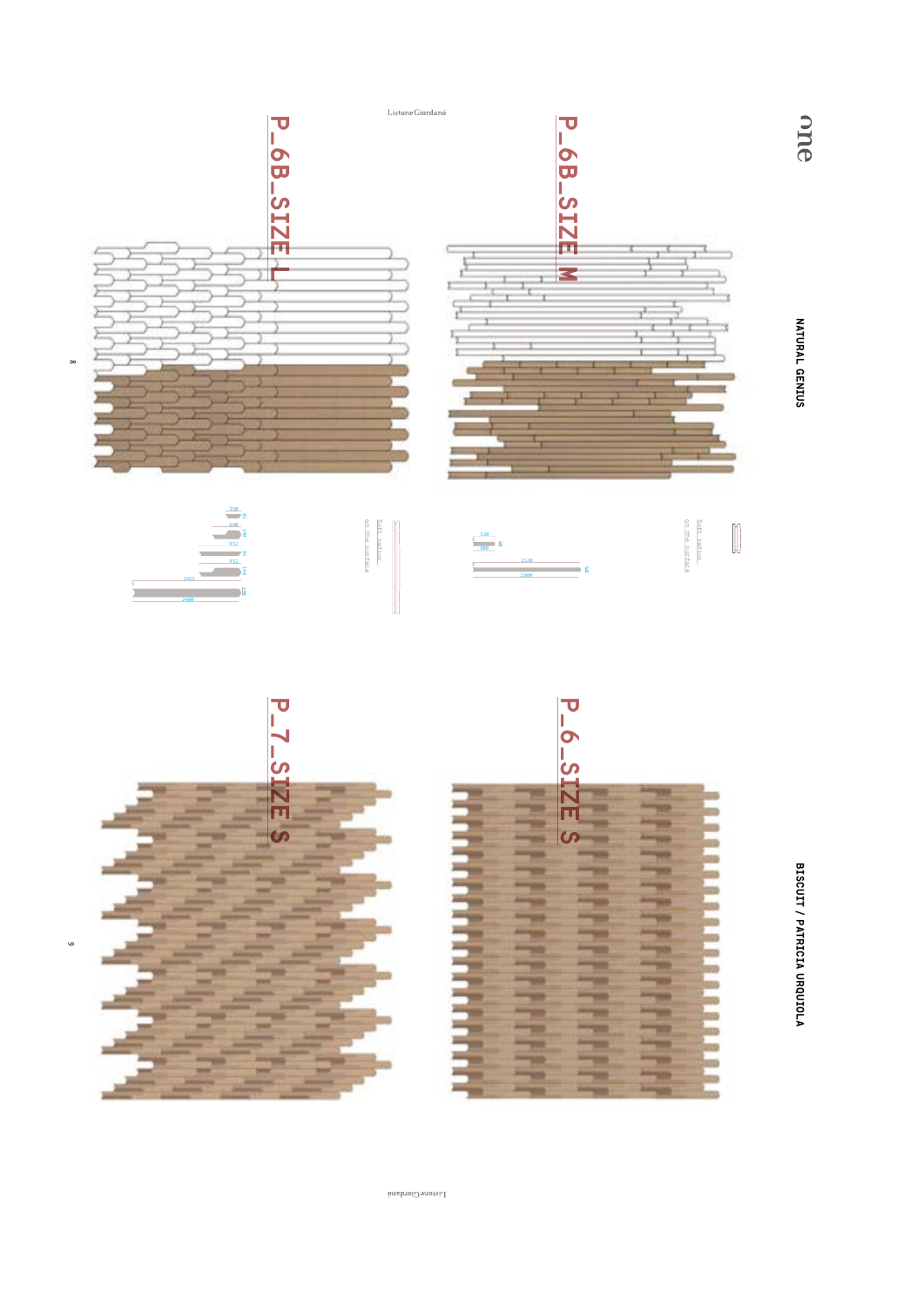

 $\overline{5}$ 

1<sub>11</sub>